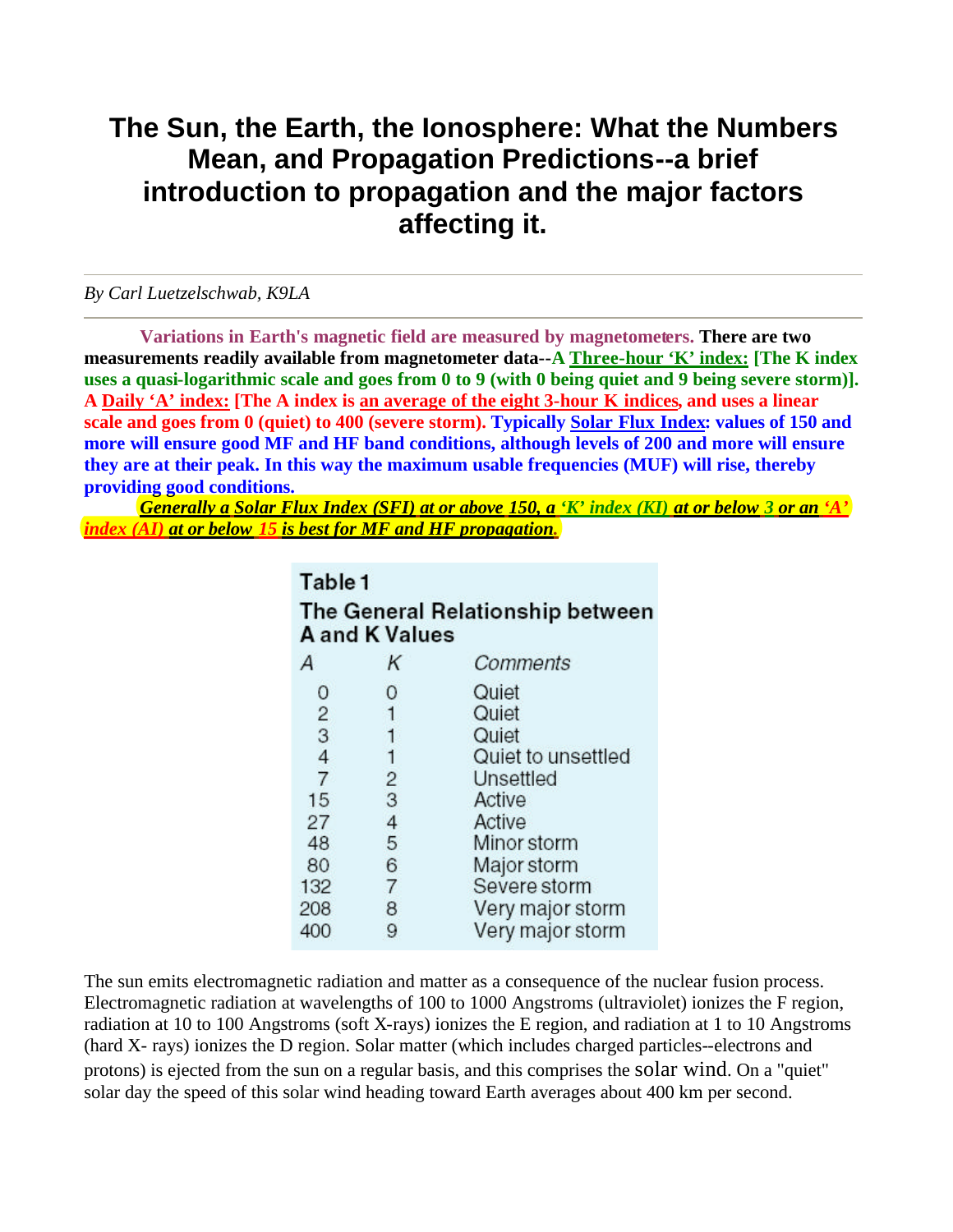**The sun's solar wind significantly impacts Earth's magnetic field**. Instead of being a simple bar magnet, Earth's magnetic field is compressed by the solar wind on the side facing the sun and is stretched out on the side away from the sun (the magnetotail, which extends tens of earth radii downwind). While the sun's electromagnetic radiation can impact the entire ionosphere that is in daylight, charged particles ejected by the sun are guided into the ionosphere along magnetic field lines and thus can only impact high latitudes where the magnetic field lines go into the Earth. Additionally, when electromagnetic radiation from the sun strips an electron off a neutral constituent in the atmosphere, the resulting electron can spiral along a magnetic field line (it spirals around the magnetic field line at the electron gyrofrequency). **Thus Earth's magnetic field plays an important and critical role in propagation.** 

Sunspots are areas on the sun associated with ultraviolet radiation. Thus they are tied to ionization of the F region. The daily sunspot number, when plotted over a month time frame, is very spiky. Averaging the daily sunspot numbers over a month results in the monthly average sunspot number, but it is also rather spiky when plotted. Thus a more averaged, or smoothed, measurement is needed to measure solar cycles. This is the smoothed sunspot number (SSN). The SSN is calculated using six months of data before and six months of data after the desired month, plus the data for the desired month. Because of this amount of smoothing, the official SSN is one-half year behind the current month. Unfortunately this amount of smoothing may mask any short-term unusual solar activity that may enhance propagation.

Sunspots come and go in an approximate 11-year cycle. The rise to maximum (4 to 5 years) is usually faster than the descent to minimum (6 to 7 years). At and near the maximum of a solar cycle, the increased number of sunspots causes more ultraviolet radiation to impinge on the atmosphere. This results in significantly more F region ionization, allowing the ionosphere to refract higher frequencies (15, 12, 10, and even 6 meters) back to Earth for DX contacts. At and near the minimum between solar cycles, the number of sunspots is so low that higher frequencies go through the ionosphere into space. Commensurate with solar minimum, though, is less absorption and a more stable ionosphere, resulting in the best propagation on the lower frequencies (160 and 80 meters). Thus, in general, high SSNs are best for high-frequency propagation, and low SSNs are best for low-frequency propagation.

**Most of the disturbances to propagation come from solar flares and coronal mass ejections (CMEs).** The solar flares that affect propagation are called X-ray flares due to their wavelength being in the 1 to 8 Angstrom range. X-ray flares are classified as C (the smallest), M (medium size), and X (the biggest). Class C flares usually have minimal impact to propagation. Class M and X flares can have a progressively adverse impact to propagation.

The electromagnetic radiation from a class X flare in the 1 to 8 Angstrom range can cause the loss of all propagation on the sunlit side of Earth due to increased D region absorption. Additionally, big class X flares can emit very energetic protons that are guided into the polar cap by Earth's magnetic field. This can result in a polar cap absorption event (PCA), with high D-region absorption on paths passing through the polar areas of Earth.

A CME is an explosive ejection of a large amount of solar matter, and can cause the average solar wind speed to take a dramatic jump upward--kind of like a shock wave heading toward Earth. If the polarity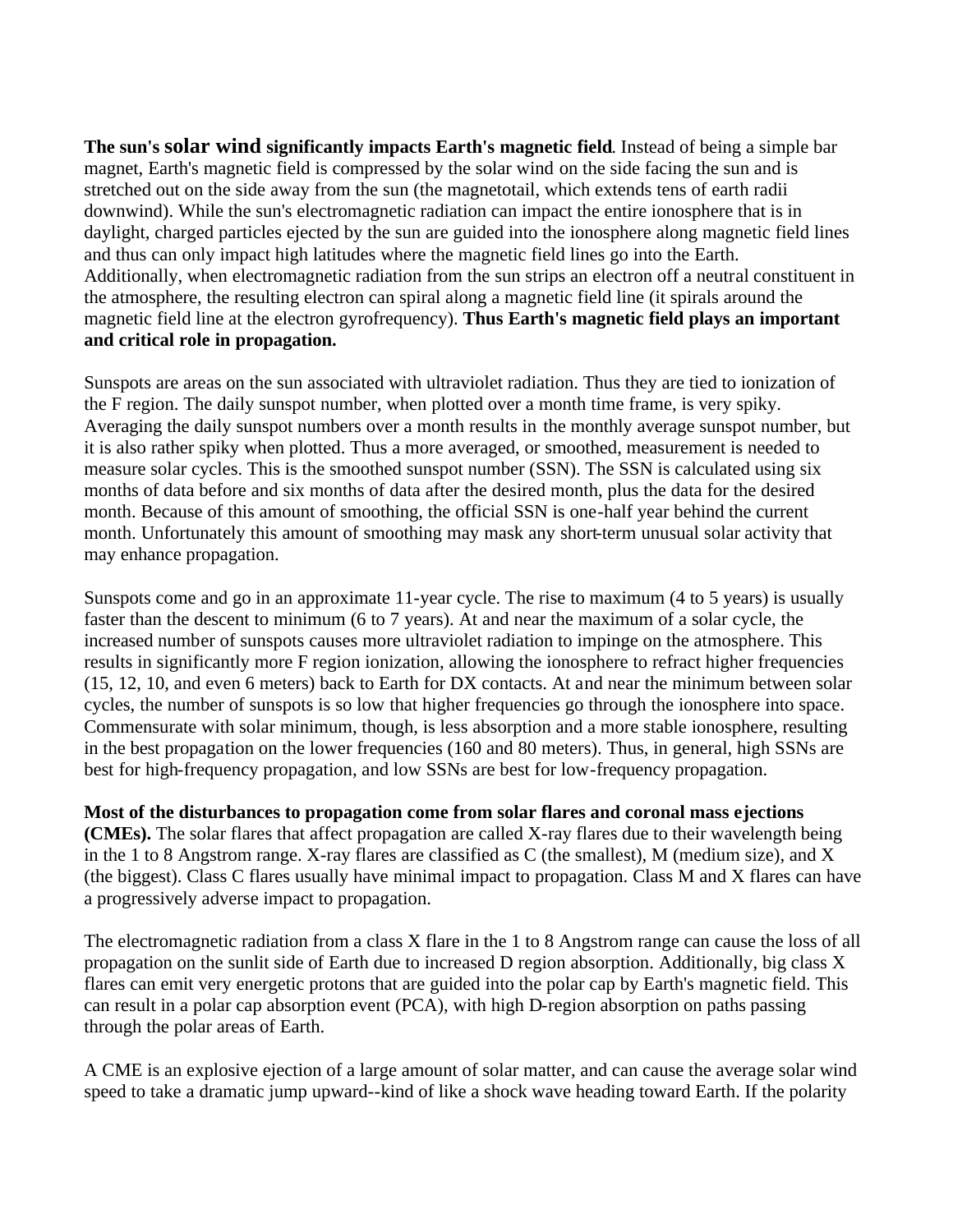of the sun's magnetic field is southward when the shock wave hits Earth's magnetic field, the shock wave couples into Earth's magnetic field and can cause large variations in Earth's magnetic field. This is seen as an increase in the A and K indices.

In addition to auroral activity, these variations to the magnetic field can cause those electrons spiraling around magnetic field lines to be lost into the *magnetotail*. With electrons gone, maximum usable frequencies (MUFs) decrease, and return only after the ma gnetic field returns to normal and the process of ionization replenishes lost electrons. Most of the time, elevated A and K indices reduce MUFs, but occasionally MUFs at low latitudes may increase (due to a complicated process) when the A and K indices are elevated.

Solar flares and CMEs are related, but they can happen together or separately. Scientists are still trying to understand the relationship between them. One thing is certain, though--the electromagnetic radiation from a big flare traveling at the speed of light can cause short-term radio blackouts on the sunlit side of Earth within about 10 minutes of eruption. Unfortunately we detect the flare visually at the same time as the radio blackout, since both the visible light from the flare and the electromagnetic radiation in the 1 to 10 Angstrom range from the flare travel at the speed of light--in other words, we have no warning. On the other hand, the energetic particles ejected from a flare can take up to several hours to reach Earth, and the shock wave from a CME can take up to several days to reach Earth, thus giving us some warning of their impending disruptions.

Each day the Space Environment Center (a part of NOAA, the National Oceanographic and Atmospheric Administration) and the US Air Force jointly put out a Solar and Geophysical Activity Report. The current and archived reports are on the Near-Earth Data Online at SEC page in the "Daily or less" section in the "Solar and Geophysical Activity Report and 3-day Forecast" row. Each daily report consists of six parts.

Part IA gives an analysis of solar activity, including flares and CMEs. Part IB gives a forecast of solar activity. Part IIA gives a summary of geophysical activity. Part IIB gives a forecast of geophysical activity. Part III gives probabilities of flare and CME events. These first three parts can be summarized as follows: normal propagation (no disturbances) generally occurs when no X-ray flares higher than class C are reported or forecasted, along with solar wind speeds due to CMEs near the average of 400km/sec.

Part IV gives observed and predicted 10.7-cm solar flux. A comment about the daily solar flux--it has little to do with what the ionosphere is doing on that day. This will be explained later.

Part V gives observed and predicted A indices. Part VI gives geomagnetic activity probabilities. These last two parts can be summarized as follows: good propagation generally occurs when the forecast for the daily A index is at or below 15 (this corresponds to a K index of 3 or below).

WWV at 18 minutes past the hour every hour and WWVH at 45 minutes past the hour every hour put out a shortened version of this report**.** A new format began March 12, 2002. The new format gives the previous day's 10.7-cm solar flux, the previous day's mid-latitude A index, and the current mid-latitude three-hour K index. A general indicator of space weather for the last 24 hours and next 24 hours is given next. This is followed by detailed information for the three disturbances that impact space